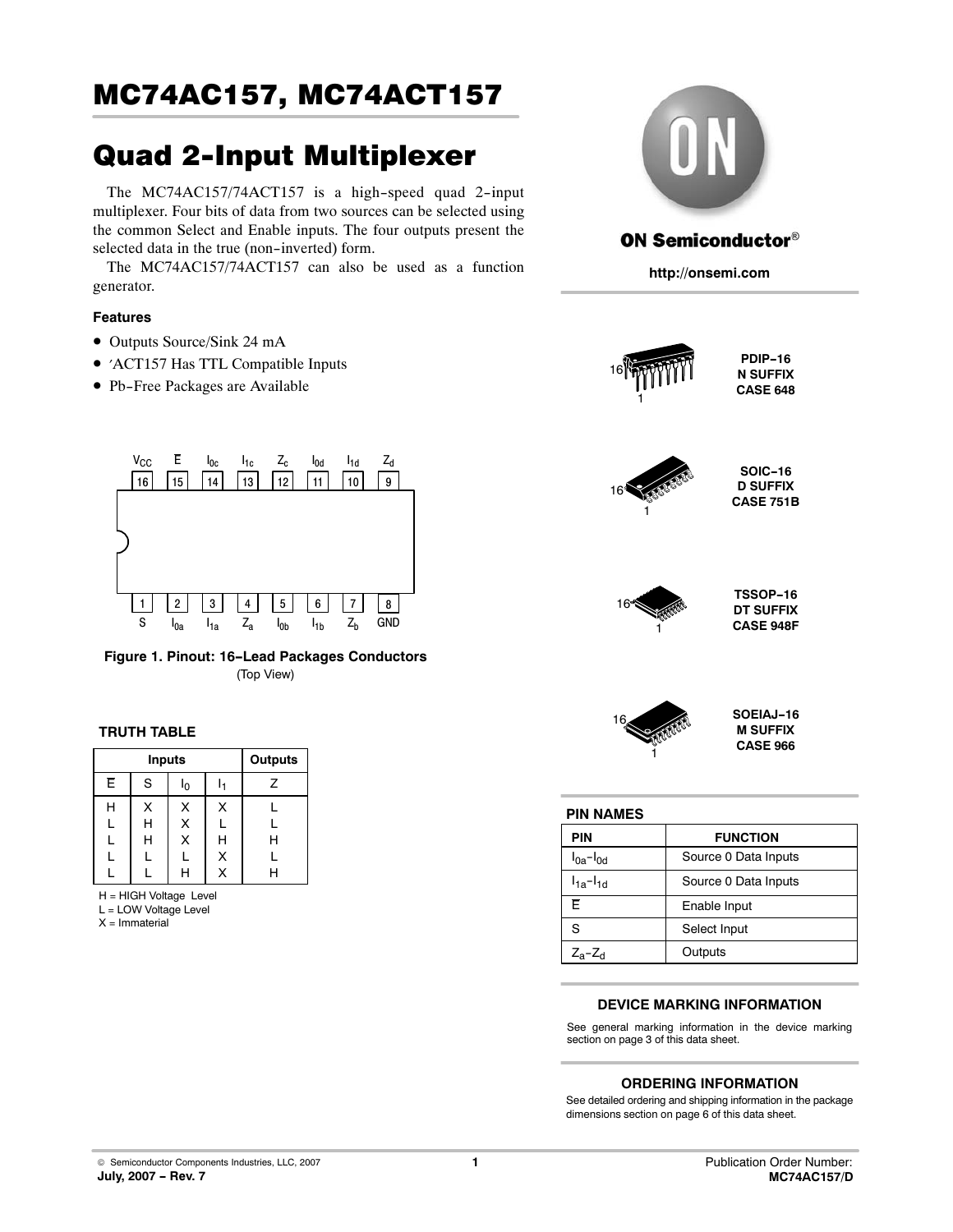

**Figure 2. Logic Symbol**

#### **FUNCTIONAL DESCRIPTION**

The MC74AC157/74ACT157 is a quad 2-input multiplexer. It selects four bits of data from two sources under the control of a common Select input (S). The Enable input  $(\overline{E})$  is active-LOW. When  $\overline{E}$  is HIGH, all of the outputs (Z) are forced LOW regardless of all other inputs. The MC74AC157/74ACT157 is the logic implementation of a 4-pole, 2-position switch where the position of the switch is determined by the logic levels supplied to the Select input. The logic equations for the outputs are shown below:

$$
Z_a = \overline{E} \cdot (I_{1a} \cdot S + I_{0a} \cdot \overline{S})
$$
  
\n
$$
Z_b = \overline{E} \cdot (I_{1b} \cdot S + I_{0b} \cdot \overline{S})
$$
  
\n
$$
Z_c = \overline{E} \cdot (I_{1c} \cdot S + I_{0c} \cdot \overline{S})
$$
  
\n
$$
Z_d = \overline{E} \cdot (I_{1d} \cdot S + I_{0d} \cdot \overline{S})
$$

A common use of the MC74AC157/74ACT157 is the moving of data from two groups of registers to four common output busses. The particular register from which the data comes is determined by the state of the Select input. A less obvious use is as a function generator. The MC74AC157/74ACT157 can generate any four of the sixteen different functions of two variables with one variable common. This is useful for implementing gating functions.



NOTE: This diagram is provided only for the understanding of logic operations and should not be used to estimate propagation delays.

**Figure 3. Logic Diagram**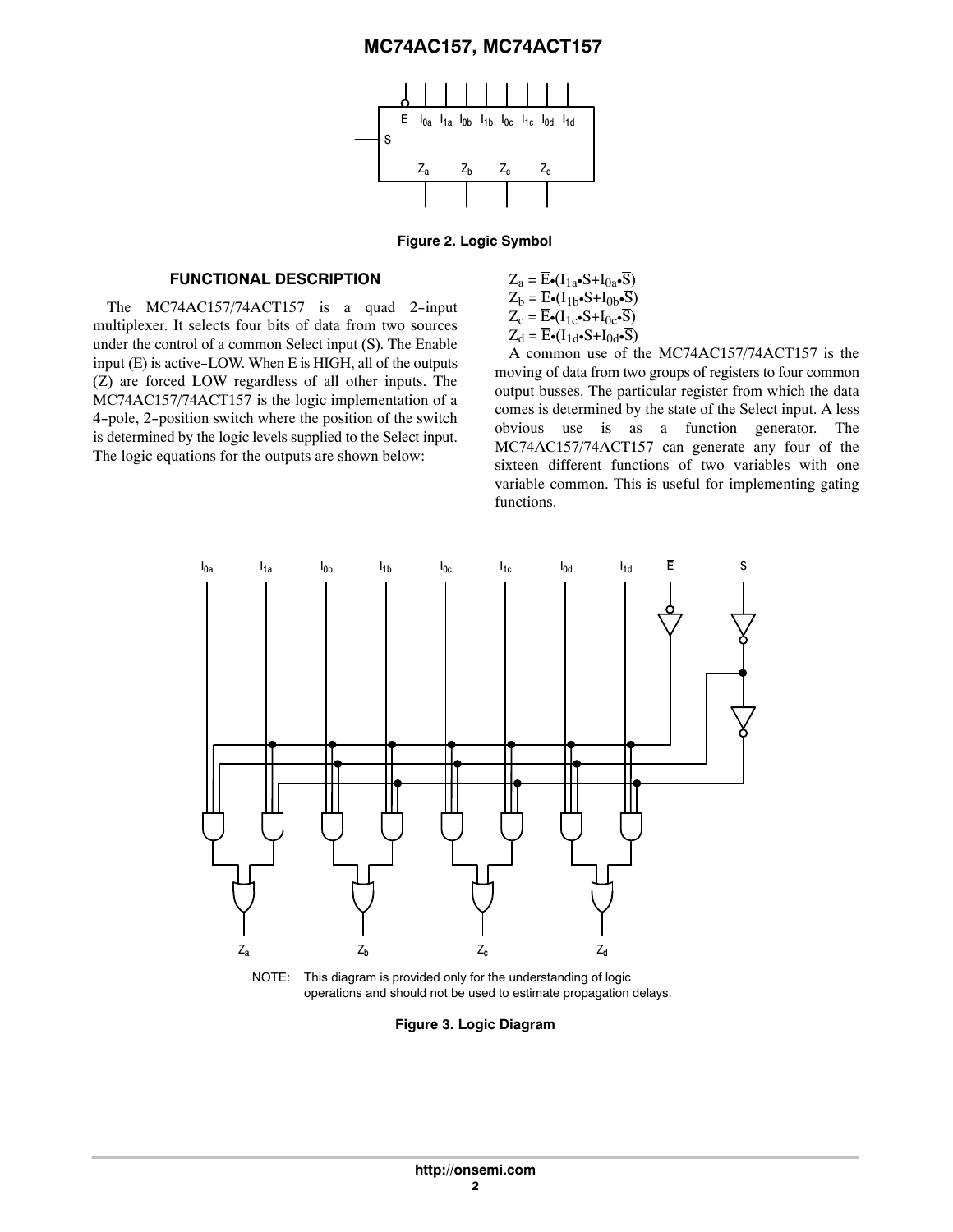#### **MARKING DIAGRAMS**

<span id="page-2-0"></span>

| PDIP-16                                                                                | <b>SOIC-16</b>                                                                       | <b>TSSOP-16</b>                                                       | SOEIAJ-16                                                       |
|----------------------------------------------------------------------------------------|--------------------------------------------------------------------------------------|-----------------------------------------------------------------------|-----------------------------------------------------------------|
| <sup>16</sup> ր<br>ስሰሰሰሰሰ<br>MC74AC157N<br>o AWLYYWWG<br><u>ן</u> קר קר קר קר קר קר קר | 16 <sub>p</sub><br><b>A A A A A A A</b><br>AC157G<br>AWLYWW<br><b>ARB</b><br>н<br>н. | <sup>16</sup> AAAAAAAA<br>AC<br>157<br>ALYW.<br><b>FUUUUUUU</b>       | $16 - 0.0000000$<br>74AC157<br>ALYWG<br>100000000               |
| <sup>16</sup> ካጥ ጥ <u>ጥጥጥ</u> ሲ<br>MC74ACT157N<br>o AWLYYWWG<br>₩₩₩₩₩₩                 | 16ը<br><b>A A A A A A A</b><br><b>ACT157G</b><br>AWLYWW<br><b>A A A A</b><br>H       | <b>16 AAAAAAAA</b><br><b>ACT</b><br>157<br>ALYW.<br><u>FFFFFFFFFF</u> | 16.<br><u>ה תחממו</u> ת ה'<br>74ACT157<br><b>ALYWG</b><br>गा गा |

A = Assembly Location WL,  $L = Water Lot$  $YY, Y = Year$  $WW, W = Work Week$ = Pb-Free Package  ${\bf G}$ = Pb-Free Package

(Note: Microdot may be in either location)

## **MAXIMUM RATINGS**

| Symbol                    | <b>Parameter</b>                          | Value                  | Unit |
|---------------------------|-------------------------------------------|------------------------|------|
| $V_{\rm CC}$              | DC Supply Voltage (Referenced to GND)     | $-0.5$ to $+7.0$       |      |
| $V_{IN}$                  | DC Input Voltage (Referenced to GND)      | $-0.5$ to $V_{C}$ +0.5 |      |
| <b>VOUT</b>               | DC Output Voltage (Referenced to GND)     | $-0.5$ to $V_{C}$ +0.5 |      |
| <sup>I</sup> IN           | DC Input Current, per Pin                 | $+20$                  | mA   |
| <b>I</b> OUT              | DC Output Sink/Source Current, per Pin    | ±50                    | mA   |
| $_{\rm lcc}$              | DC $V_{CC}$ or GND Current per Output Pin | ±50                    | mA   |
| $\mathsf{T}_{\text{stg}}$ | Storage Temperature                       | $-65$ to $+150$        | °C   |

Stresses exceeding Maximum Ratings may damage the device. Maximum Ratings are stress ratings only. Functional operation above the Recommended Operating Conditions is not implied. Extended exposure to stresses above the Recommended Operating Conditions may affect device reliability.

#### **RECOMMENDED OPERATING CONDITIONS**

| Symbol                          | <b>Parameter</b>                                                       |                   | Min                      | <b>Typ</b> | <b>Max</b>               | <b>Unit</b>  |  |
|---------------------------------|------------------------------------------------------------------------|-------------------|--------------------------|------------|--------------------------|--------------|--|
|                                 | Supply Voltage                                                         | 'AC               | 2.0                      | 5.0        | 6.0                      | V            |  |
| $V_{\rm CC}$                    |                                                                        | 'ACT              | 4.5                      | 5.0        | 5.5                      |              |  |
| V <sub>IN</sub> , VOUT          | DC Input Voltage, Output Voltage (Ref. to GND)                         |                   | $\mathbf{0}$             |            | $V_{CC}$                 | V            |  |
|                                 |                                                                        | $V_{CC}$ @ 3.0 V  | -                        | 150        | -                        |              |  |
| $t_r$ , $t_f$                   | Input Rise and Fall Time (Note 1)<br>'AC Devices except Schmitt Inputs | $V_{CC}$ @ 4.5 V  | $\overline{\phantom{0}}$ | 40         | -                        | ns/V         |  |
|                                 |                                                                        | $V_{CC}$ @ 5.5 V  |                          | 25         |                          |              |  |
|                                 | Input Rise and Fall Time (Note 2)                                      | $V_{CC} @ 4.5 V$  |                          | 10         | -                        | ns/V         |  |
| t <sub>r</sub> , t <sub>f</sub> | 'ACT Devices except Schmitt Inputs                                     | $V_{CC}$ @ 5.5 V  | $\overline{\phantom{0}}$ | 8.0        | $\overline{\phantom{0}}$ |              |  |
| $T_{J}$                         | Junction Temperature (PDIP)                                            |                   |                          | -          | 140                      | $^{\circ}$ C |  |
| $T_A$                           | <b>Operating Ambient Temperature Range</b>                             | $-40$             | 25                       | 85         | $^{\circ}$ C             |              |  |
| $I_{OH}$                        | Output Current - High                                                  | $\qquad \qquad -$ | -                        | $-24$      | mA                       |              |  |
| $I_{OL}$                        | Output Current - Low                                                   |                   |                          |            | 24                       | mA           |  |

1.  $V_{\text{IN}}$  from 30% to 70%  $V_{\text{CC}}$ ; see individual Data Sheets for devices that differ from the typical input rise and fall times.

2.  $\ V_{\sf IN}$  from 0.8 V to 2.0 V; see individual Data Sheets for devices that differ from the typical input rise and fall times.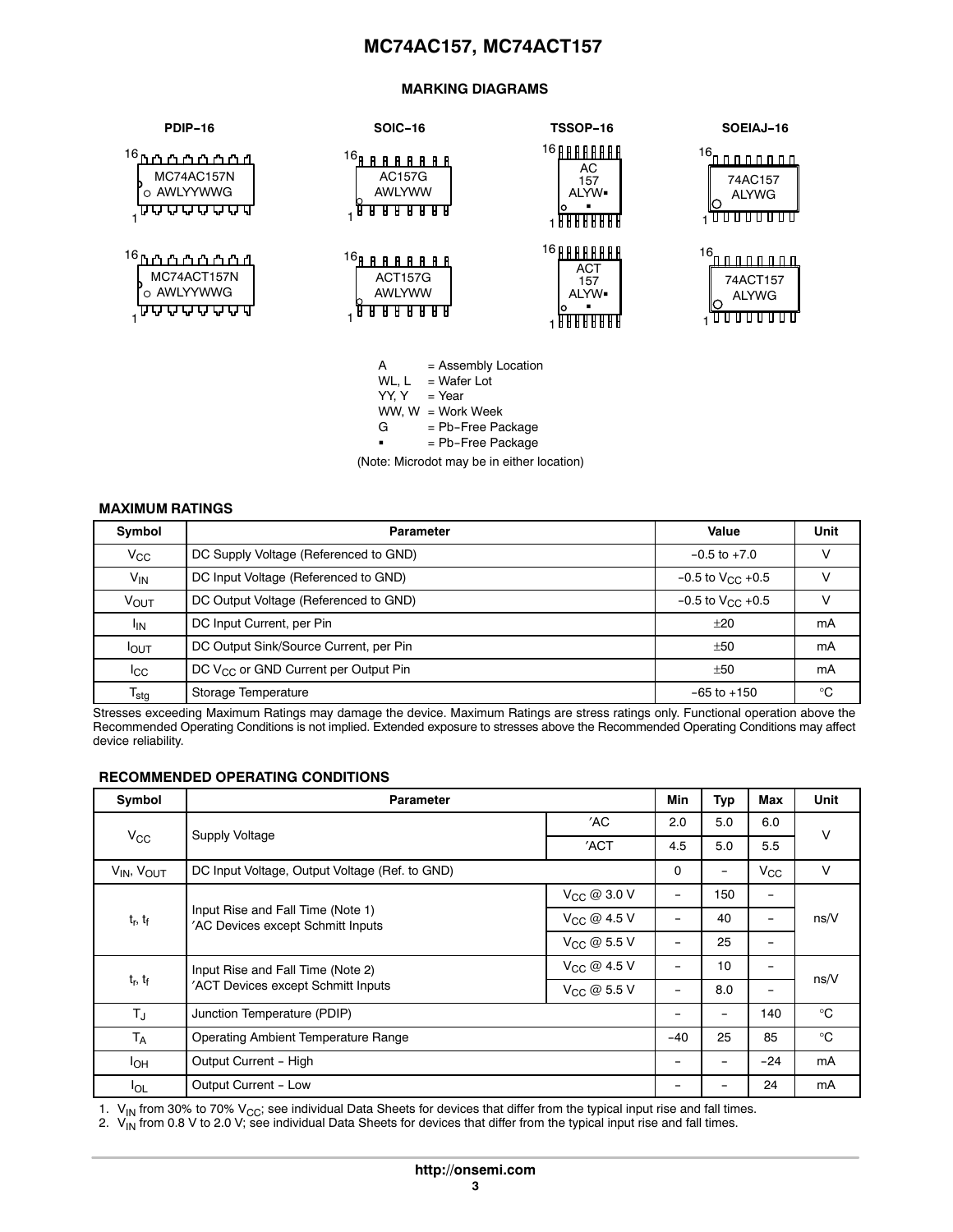#### **DC CHARACTERISTICS**

|                 |                                                   |                   | <b>74AC</b>                                                               |                          | <b>74AC</b>                          |        |                                                                                      |
|-----------------|---------------------------------------------------|-------------------|---------------------------------------------------------------------------|--------------------------|--------------------------------------|--------|--------------------------------------------------------------------------------------|
| Symbol          | <b>Parameter</b>                                  | $V_{CC}$<br>(V)   | $T_A = +25^\circ C$                                                       |                          | $T_A =$<br>$-40^\circ C$ to<br>+85°C | Unit   | <b>Conditions</b>                                                                    |
|                 |                                                   |                   | <b>Typ</b>                                                                |                          | <b>Guaranteed Limits</b>             |        |                                                                                      |
| V <sub>IH</sub> | Minimum High Level<br>Input Voltage               | 3.0<br>4.5<br>5.5 | 1.5<br>2.25<br>2.75                                                       | 2.1<br>3.15<br>3.85      | 2.1<br>3.15<br>3.85                  | $\vee$ | $V_{\text{OUT}} = 0.1 V$<br>or $V_{CC}$ – 0.1 V                                      |
| $V_{IL}$        | Maximum Low Level<br>Input Voltage                | 3.0<br>4.5<br>5.5 | 1.5<br>2.25<br>2.75                                                       | 0.9<br>1.35<br>1.65      | 0.9<br>1.35<br>1.65                  | $\vee$ | $V_{\text{OUT}} = 0.1 V$<br>or $V_{CC}$ – 0.1 V                                      |
| VOH             | Minimum High Level<br>Output Voltage              | 3.0<br>4.5<br>5.5 | 2.99<br>4.49<br>5.49                                                      | 2.9<br>4.4<br>5.4        | 2.9<br>4.4<br>5.4                    | $\vee$ | $I_{\text{OUT}} = -50 \mu A$                                                         |
|                 |                                                   | 3.0<br>4.5<br>5.5 | $\overline{\phantom{0}}$<br>$\qquad \qquad -$<br>$\overline{\phantom{0}}$ | 2.56<br>3.86<br>4.86     | 2.46<br>3.76<br>4.76                 | $\vee$ | * $V_{IN}$ = $V_{IL}$ or $V_{IH}$<br>$-12$ mA<br>$-24 \text{ mA}$<br>Iон<br>$-24$ mA |
| $V_{OL}$        | Maximum Low Level<br>Output Voltage               | 3.0<br>4.5<br>5.5 | 0.002<br>0.001<br>0.001                                                   | 0.1<br>0.1<br>0.1        | 0.1<br>0.1<br>0.1                    | $\vee$ | $I_{OUT}$ = 50 µA                                                                    |
|                 |                                                   | 3.0<br>4.5<br>5.5 | $\qquad \qquad -$<br>$\overline{\phantom{0}}$<br>$\overline{\phantom{0}}$ | 0.36<br>0.36<br>0.36     | 0.44<br>0.44<br>0.44                 | $\vee$ | * $V_{IN}$ = $V_{IL}$ or $V_{IH}$<br>$12 \text{ mA}$<br>24 mA<br>$I_{OL}$<br>24 mA   |
| ΙM              | Maximum Input<br>Leakage Current                  | 5.5               | $\qquad \qquad -$                                                         | ±0.1                     | ±1.0                                 | μA     | $V_1 = V_{CC}$ , GND                                                                 |
| $I_{OLD}$       | †Minimum Dynamic                                  | 5.5               | $\overline{\phantom{0}}$                                                  | $\overline{\phantom{0}}$ | 75                                   | mA     | $V_{OLD} = 1.65$ V Max                                                               |
| <b>I</b> OHD    | <b>Output Current</b>                             | 5.5               | $\overline{\phantom{0}}$                                                  | $\overline{\phantom{0}}$ | $-75$                                | mA     | $VOHD = 3.85 V Min$                                                                  |
| $I_{\rm CC}$    | <b>Maximum Quiescent</b><br><b>Supply Current</b> | 5.5               | $\overline{\phantom{a}}$                                                  | 8.0                      | 80                                   | μA     | $V_{IN}$ = $V_{CC}$ or GND                                                           |

\*All outputs loaded; thresholds on input associated with output under test.

†Maximum test duration 2.0 ms, one output loaded at a time.

NOTE:  $I_{IN}$  and  $I_{CC}$  @ 3.0 V are guaranteed to be less than or equal to the respective limit @ 5.5 V V<sub>CC</sub>.

|                  | <b>Parameter</b>                                      | $V_{CC}$ *<br>(V) | <b>74AC</b>                           |            |             | 74AC                                                       |              | <b>Unit</b> | Fig.<br>No. |
|------------------|-------------------------------------------------------|-------------------|---------------------------------------|------------|-------------|------------------------------------------------------------|--------------|-------------|-------------|
| Symbol           |                                                       |                   | $T_A = +25^{\circ}C$<br>$C_1 = 50 pF$ |            |             | $T_A = -40^\circ C$<br>to $+85^{\circ}$ C<br>$C_L = 50$ pF |              |             |             |
|                  |                                                       |                   | <b>Min</b>                            | <b>Typ</b> | Max         | <b>Min</b>                                                 | Max          |             |             |
| t <sub>PLH</sub> | <b>Propagation Delay</b><br>$S$ to $Z_n$              | 3.3<br>5.0        | 1.5<br>1.5                            | 7.0<br>5.5 | 11.5<br>9.0 | 1.5<br>1.5                                                 | 13.0<br>10.0 | ns          | $3-6$       |
| t <sub>PHL</sub> | <b>Propagation Delay</b><br>$S$ to $Z_n$              | 3.3<br>5.0        | 1.5<br>1.5                            | 6.5<br>5.0 | 11.0<br>8.5 | 1.5<br>1.0                                                 | 12.0<br>9.5  | ns          | $3 - 6$     |
| t <sub>PLH</sub> | <b>Propagation Delay</b><br>$\overline{E}$ to $Z_n$   | 3.3<br>5.0        | 1.5<br>1.5                            | 7.0<br>5.5 | 11.5<br>9.0 | 1.5<br>1.5                                                 | 13.0<br>10.0 | ns          | $3 - 6$     |
| t <sub>PHL</sub> | <b>Propagation Delay</b><br>$\overline{E}_n$ to $Z_n$ | 3.3<br>5.0        | 1.5<br>1.5                            | 6.5<br>5.5 | 11.0<br>9.0 | 1.5<br>1.0                                                 | 12<br>9.5    | ns          | $3-6$       |
| t <sub>PLH</sub> | <b>Propagation Delay</b><br>$I_n$ to $Z_n$            | 3.3<br>5.0        | 1.5<br>1.5                            | 5.0<br>4.0 | 8.5<br>6.5  | 1.0<br>1.0                                                 | 9.0<br>7.0   | ns          | $3 - 5$     |
| t <sub>PHL</sub> | <b>Propagation Delay</b><br>$I_n$ to $Z_n$            | 3.3<br>5.0        | 1.5<br>1.5                            | 5.0<br>4.0 | 8.0<br>6.5  | 1.0<br>1.0                                                 | 9.0<br>7.0   | ns          | $3 - 5$     |

\*Voltage Range 3.3 V is 3.3 V  $\pm$ 0.3 V.

\*Voltage Range 5.0 V is 5.0 V  $\pm$ 0.5 V.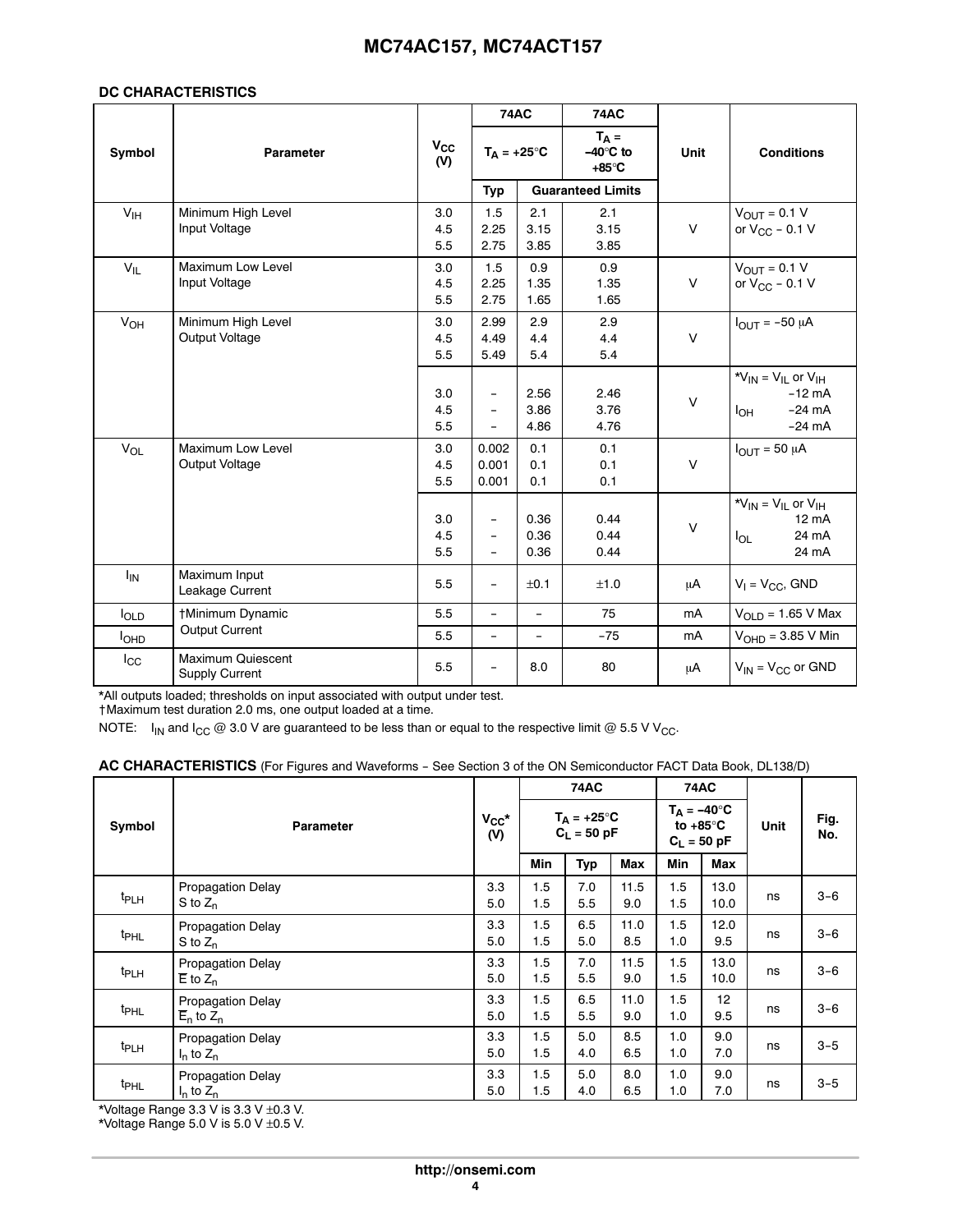## **DC CHARACTERISTICS**

|                           |                                                   | 74ACT           |                                                      |                          | 74ACT                                        |        |                                                                               |
|---------------------------|---------------------------------------------------|-----------------|------------------------------------------------------|--------------------------|----------------------------------------------|--------|-------------------------------------------------------------------------------|
| Symbol                    | <b>Parameter</b>                                  | $V_{CC}$<br>(V) |                                                      | $T_A = +25^{\circ}C$     | $T_A =$<br>$-40^\circ C$ to<br>$+85^\circ$ C | Unit   | <b>Conditions</b>                                                             |
|                           |                                                   |                 | Typ                                                  |                          | <b>Guaranteed Limits</b>                     |        |                                                                               |
| $V_{IH}$                  | Minimum High Level<br>Input Voltage               | 4.5<br>5.5      | 1.5<br>1.5                                           | 2.0<br>2.0               | 2.0<br>2.0                                   | $\vee$ | $V_{OUT} = 0.1 V$<br>or $V_{CC}$ - 0.1 V                                      |
| $V_{IL}$                  | Maximum Low Level<br>Input Voltage                | 4.5<br>5.5      | 1.5<br>1.5                                           | 0.8<br>0.8               | 0.8<br>0.8                                   | $\vee$ | $V_{\text{OUT}} = 0.1 V$<br>or $V_{CC}$ - 0.1 V                               |
| $V_{OH}$                  | Minimum High Level<br>Output Voltage              | 4.5<br>5.5      | 4.49<br>5.49                                         | 4.4<br>5.4               | 4.4<br>5.4                                   | $\vee$ | $I_{OUT} = -50 \mu A$                                                         |
|                           |                                                   | 4.5<br>5.5      | $\overline{\phantom{a}}$<br>$\overline{\phantom{0}}$ | 3.86<br>4.86             | 3.76<br>4.76                                 | $\vee$ | $*V_{IN} = V_{IL}$ or $V_{IH}$<br>$-24 \text{ mA}$<br>Іон<br>$-24 \text{ mA}$ |
| $V_{OL}$                  | <b>Maximum Low Level</b><br>Output Voltage        | 4.5<br>5.5      | 0.001<br>0.001                                       | 0.1<br>0.1               | 0.1<br>0.1                                   | $\vee$ | $I_{OUT} = 50 \mu A$                                                          |
|                           |                                                   | 4.5<br>5.5      | $\overline{\phantom{0}}$<br>$\overline{\phantom{0}}$ | 0.36<br>0.36             | 0.44<br>0.44                                 | $\vee$ | $*V_{IN} = V_{IL}$ or $V_{IH}$<br>24 mA<br>$I_{OL}$<br>24 mA                  |
| <sup>I</sup> IN           | Maximum Input<br>Leakage Current                  | 5.5             | $\overline{\phantom{0}}$                             | ±0.1                     | ±1.0                                         | μA     | $V_1 = V_{CC}$ , GND                                                          |
| $\Delta I$ <sub>CCT</sub> | Additional Max. I <sub>CC</sub> /Input            | 5.5             | 0.6                                                  | $\overline{\phantom{a}}$ | 1.5                                          | mA     | $V_1 = V_{CC} - 2.1 V$                                                        |
| $I_{OLD}$                 | †Minimum Dynamic                                  | 5.5             | $\qquad \qquad -$                                    | $\overline{\phantom{a}}$ | 75                                           | mA     | $VOLD = 1.65 V Max$                                                           |
| <b>I</b> OHD              | <b>Output Current</b>                             | 5.5             | $\overline{\phantom{0}}$                             | $\overline{a}$           | $-75$                                        | mA     | $VOHD = 3.85 V Min$                                                           |
| $_{\rm lcc}$              | <b>Maximum Quiescent</b><br><b>Supply Current</b> | 5.5             |                                                      | 8.0                      | 80                                           | μA     | $V_{IN}$ = $V_{CC}$ or GND                                                    |

\*All outputs loaded; thresholds on input associated with output under test. †Maximum test duration 2.0 ms, one output loaded at a time.

|  | AC CHARACTERISTICS (For Figures and Waveforms - See Section 3 of the ON Semiconductor FACT Data Book, DL138/D) |  |
|--|----------------------------------------------------------------------------------------------------------------|--|
|  |                                                                                                                |  |

|                            |                                                       |                   |                                       | 74ACT                    |                                                            |            | 74ACT |             |         |
|----------------------------|-------------------------------------------------------|-------------------|---------------------------------------|--------------------------|------------------------------------------------------------|------------|-------|-------------|---------|
| Symbol<br><b>Parameter</b> |                                                       | $V_{CC}$ *<br>(V) | $T_A = +25^{\circ}C$<br>$C_L = 50$ pF |                          | $T_A = -40^\circ C$<br>to $+85^{\circ}$ C<br>$C_L = 50 pF$ |            | Unit  | Fig.<br>No. |         |
|                            |                                                       |                   | Min                                   | Typ                      | Max                                                        | <b>Min</b> | Max   |             |         |
| t <sub>PLH</sub>           | <b>Propagation Delay</b><br>S to $Z_n$                | 5.0               | 2.0                                   | $\qquad \qquad -$        | 9.0                                                        | 1.5        | 10.0  | ns          | $3 - 6$ |
| t <sub>PHL</sub>           | <b>Propagation Delay</b><br>S to $Z_n$                | 5.0               | 2.0                                   | -                        | 9.5                                                        | 2.0        | 10.5  | ns          | $3 - 6$ |
| t <sub>PLH</sub>           | <b>Propagation Delay</b><br>$\overline{E}_n$ to $Z_n$ | 5.0               | 1.5                                   | -                        | 10                                                         | 1.5        | 11.5  | ns          | $3 - 6$ |
| t <sub>PHL</sub>           | <b>Propagation Delay</b><br>$\overline{E}_n$ to $Z_n$ | 5.0               | 1.5                                   | $\overline{\phantom{0}}$ | 8.5                                                        | 1.0        | 9.0   | ns          | $3 - 6$ |
| t <sub>PLH</sub>           | <b>Propagation Delay</b><br>$I_n$ to $Z_n$            | 5.0               | 1.5                                   | -                        | 7.0                                                        | 1.0        | 8.5   | ns          | $3 - 5$ |
| t <sub>PHL</sub>           | <b>Propagation Delay</b><br>$I_n$ to $Z_n$            | 5.0               | 1.5                                   | -                        | 7.5                                                        | 1.0        | 8.5   | ns          | $3 - 5$ |

\*Voltage Range 5.0 V is 5.0 V ±0.5 V.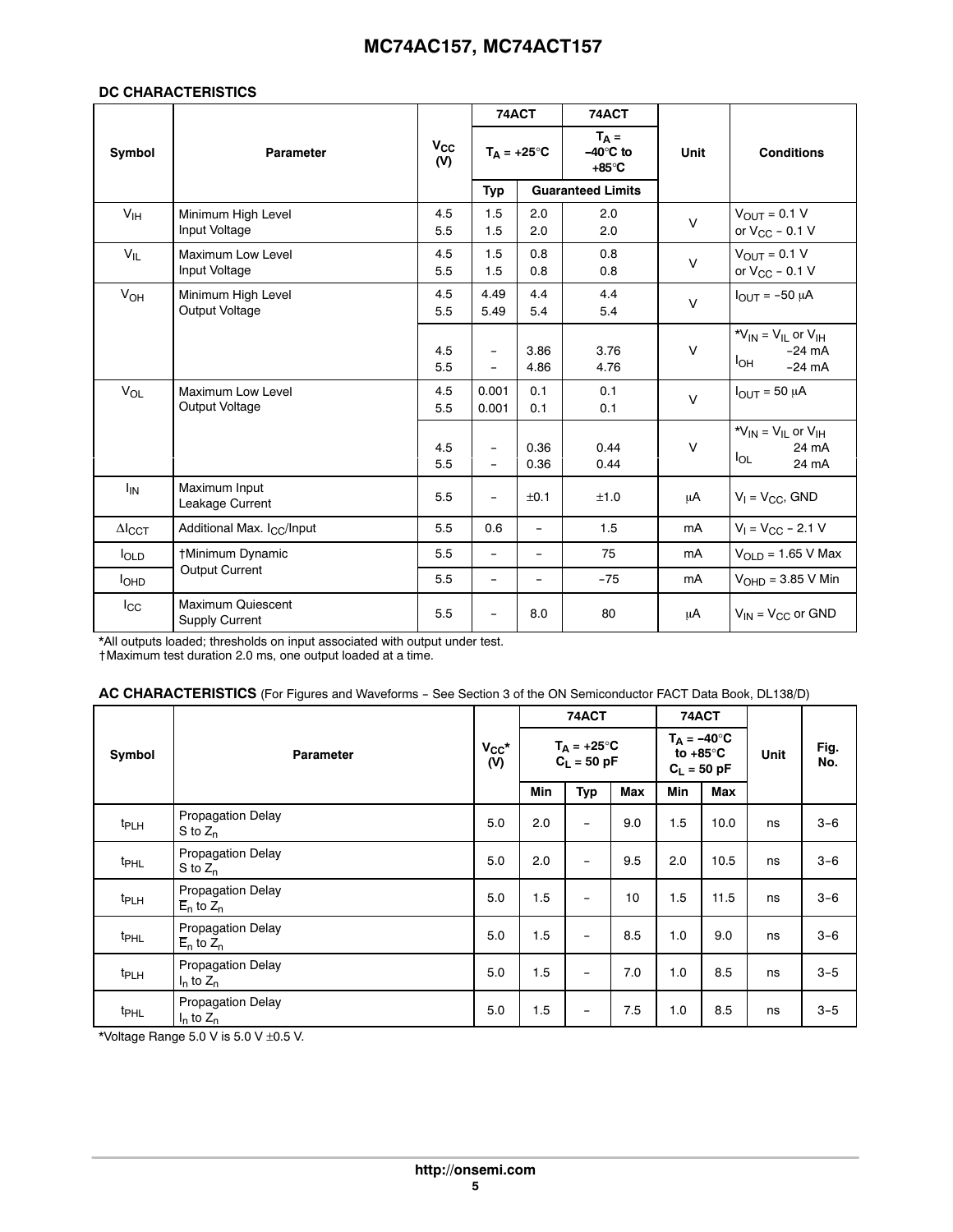# <span id="page-5-0"></span>**CAPACITANCE**

| Symbol   | <b>Parameter</b>                     | Value<br>Typ | Unit | <b>Test Conditions</b>  |
|----------|--------------------------------------|--------------|------|-------------------------|
| $C_{IN}$ | Input Capacitance                    | 4.5          | рF   | $V_{\text{CC}} = 5.0 V$ |
| $C_{PD}$ | <b>Power Dissipation Capacitance</b> | 50           | рF   | $V_{\text{CC}} = 5.0 V$ |

# **ORDERING INFORMATION**

| <b>Device Order Number</b> | Package                     | Shipping <sup>+</sup> |  |  |
|----------------------------|-----------------------------|-----------------------|--|--|
| MC74AC157N                 | PDIP-16                     | 25 Units / Rail       |  |  |
| MC74AC157NG                | PDIP-16<br>(Pb-Free)        |                       |  |  |
| MC74ACT157NG               | PDIP-16<br>(Pb-Free)        |                       |  |  |
| MC74AC157D                 | SOIC-16                     |                       |  |  |
| MC74AC157DG                | <b>SOIC-16</b><br>(Pb-Free) |                       |  |  |
| MC74ACT157D                | SOIC-16                     | 48 Units / Rail       |  |  |
| MC74ACT157DG               | <b>SOIC-16</b><br>(Pb-Free) |                       |  |  |
| MC74AC157DR2               | SOIC-16                     |                       |  |  |
| MC74AC157DR2G              | SOIC-16<br>(Pb-Free)        |                       |  |  |
| MC74ACT157DR2              | SOIC-16                     |                       |  |  |
| MC74ACT157DR2G             | SOIC-16<br>(Pb-Free)        | 2500 Tape & Reel      |  |  |
| MC74AC157DTR2              | TSSOP-16*                   |                       |  |  |
| MC74AC157DTR2G             | TSSOP-16*                   |                       |  |  |
| MC74ACT157DTR2             | TSSOP-16*                   |                       |  |  |
| MC74ACT157DTR2G            | TSSOP-16*                   |                       |  |  |
| MC74ACT157M                | SOEIAJ-16                   | 50 Units / Rail       |  |  |
| MC74AC157MELG              | SOEIAJ-16<br>(Pb-Free)      | 2000 Tape & Reel      |  |  |
| MC74ACT157MELG             | SOEIAJ-16<br>(Pb-Free)      |                       |  |  |

†For information on tape and reel specifications, including part orientation and tape sizes, please refer to our Tape and Reel Packaging Specifications Brochure, BRD8011/D.

\*This package is inherently Pb-Free.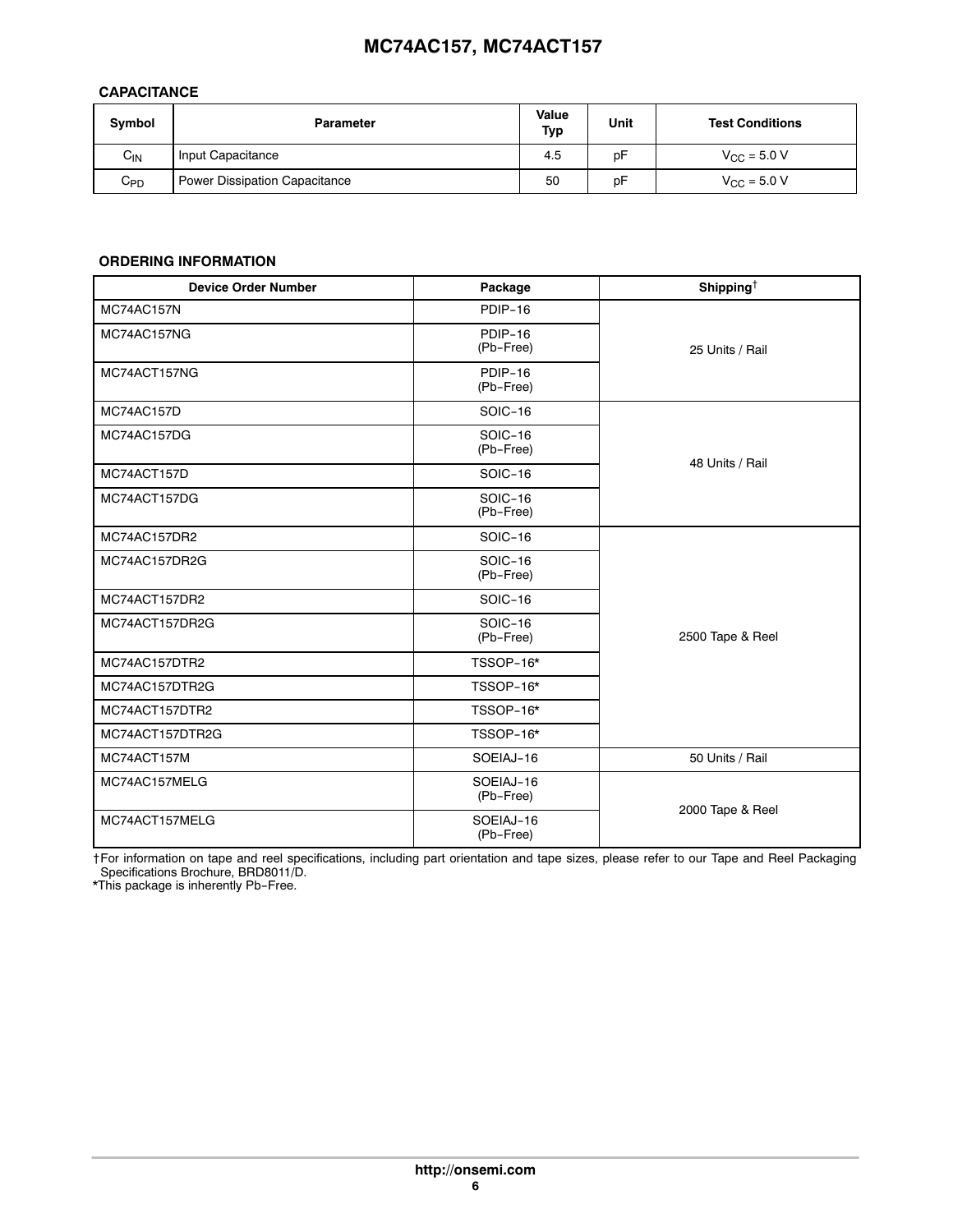**PDIP-16 N SUFFIX** CASE 648-08 ISSUE T



NOTES:<br>
1. DIMENSIONING AND TOLERANCING PER<br>
2. CONTROLLING DIMENSION: INCH.<br>
3. DIMENSION L TO CENTER OF LEADS<br>
3. WHEN FORMED PARALLEL.<br>
4. DIMENSION B DOES NOT INCLUDE<br>
4. DIMENSION B DOES NOT INCLUDE<br>
5. ROUNDED CORNER

- 
- 
- 
- 

|            |             | <b>INCHES</b> | <b>MILLIMETERS</b> |              |
|------------|-------------|---------------|--------------------|--------------|
| <b>DIM</b> | <b>MIN</b>  | MAX           | <b>MIN</b>         | <b>MAX</b>   |
| А          | 0.740       | 0.770         | 18.80              | 19.55        |
| в          | 0.250       | 0.270         | 6.35               | 6.85         |
| C          | 0.145       | 0.175         | 3.69               | 4.44         |
| D          | 0.015       | 0.021         | 0.39               | 0.53         |
| F          | 0.040       | 0.70          | 1.02               | 1.77         |
| G          | 0.100 BSC   |               | 2.54 BSC           |              |
| н          | 0.050 BSC   |               | 1.27 BSC           |              |
| J          | 0.008       | 0.015         | 0.21               | 0.38         |
| κ          | 0.110       | 0.130         | 2.80               | 3.30         |
|            | 0.295       | 0.305         | 7.50               | 7.74         |
| М          | $0^{\circ}$ | $10^{\circ}$  | $0^{\circ}$        | $10^{\circ}$ |
| s          | 0.020       | 0.040         | 0.51               | 1.01         |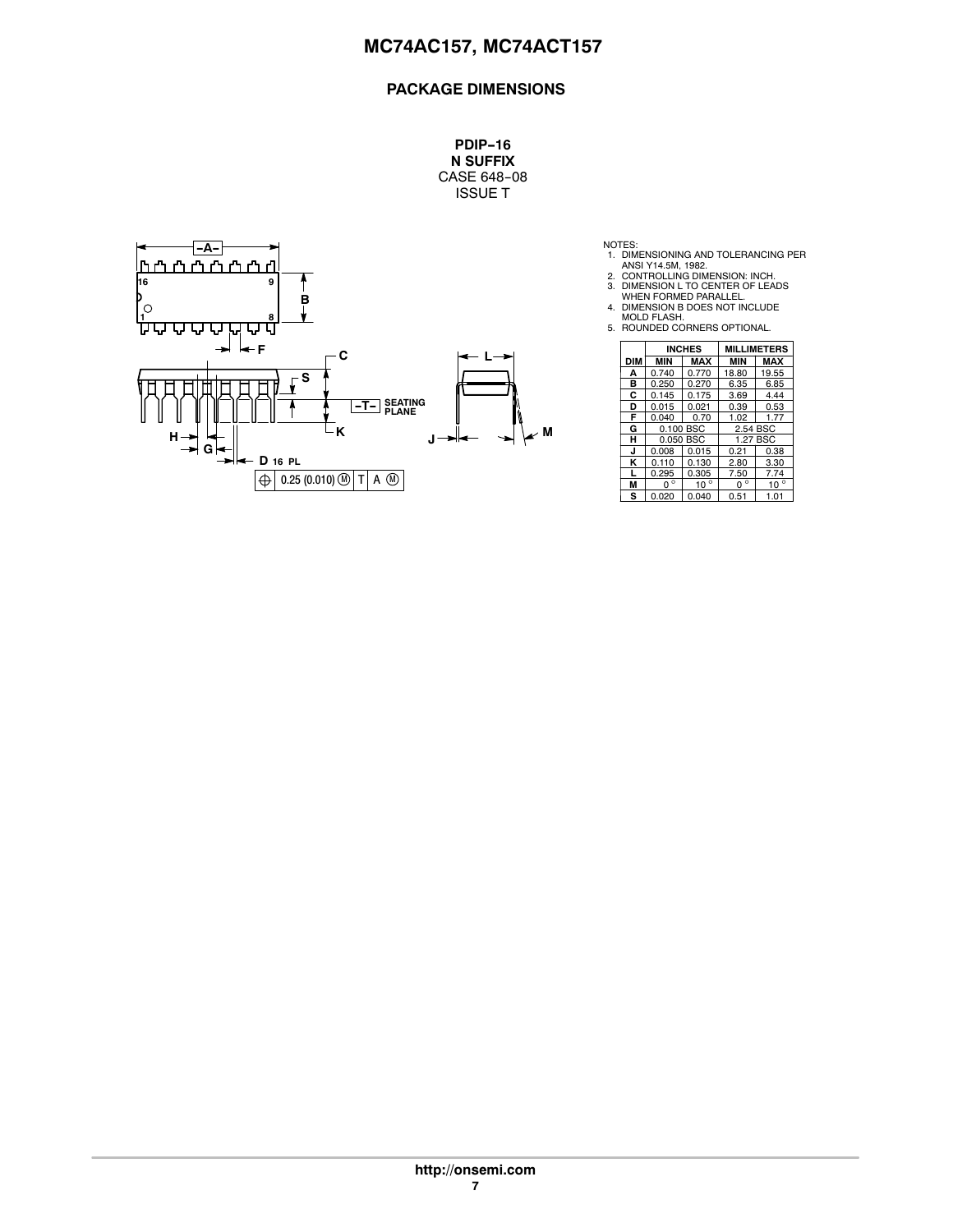**SOIC-16 D SUFFIX** CASE 751B-05 ISSUE K



NOTES:

- 1. DIMENSIONING AND TOLERANCING PER ANSI
- Y14.5M, 1982. 2. CONTROLLING DIMENSION: MILLIMETER. 3. DIMENSIONS A AND B DO NOT INCLUDE MOLD PROTRUSION.
- 4. MAXIMUM MOLD PROTRUSION 0.15 (0.006) PER SIDE. 5. DIMENSION D DOES NOT INCLUDE DAMBAR PROTRUSION. ALLOWABLE DAMBAR PROTRUSION SHALL BE 0.127 (0.005) TOTAL IN EXCESS OF THE D

|            |             | <b>MILLIMETERS</b> |             | <b>INCHES</b> |
|------------|-------------|--------------------|-------------|---------------|
| <b>DIM</b> | MIN         | MAX                | MIN         | MAX           |
| Α          | 9.80        | 10.00              | 0.386       | 0.393         |
| в          | 3.80        | 4.00               | 0.150       | 0.157         |
| C          | 1.35        | 1.75               | 0.054       | 0.068         |
| D          | 0.35        | 0.49               | 0.014       | 0.019         |
| F          | 0.40        | 1.25               | 0.016       | 0.049         |
| G          |             | 1.27 BSC           |             | 0.050 BSC     |
| J          | 0.19        | 0.25               | 0.008       | 0.009         |
| ĸ          | 0.10        | 0.25               | 0.004       | 0.009         |
| M          | $0^{\circ}$ | $7^\circ$          | $0^{\circ}$ | $7^{\circ}$   |
| P          | 5.80        | 6.20               | 0.229       | 0.244         |
| R          | 0.25        | 0.50               | 0.010       | 0.019         |

**SOLDERING FOOTPRINT\***



\*For additional information on our Pb-Free strategy and soldering details, please download the ON Semiconductor Soldering and Mounting Techniques Reference Manual, SOLDERRM/D.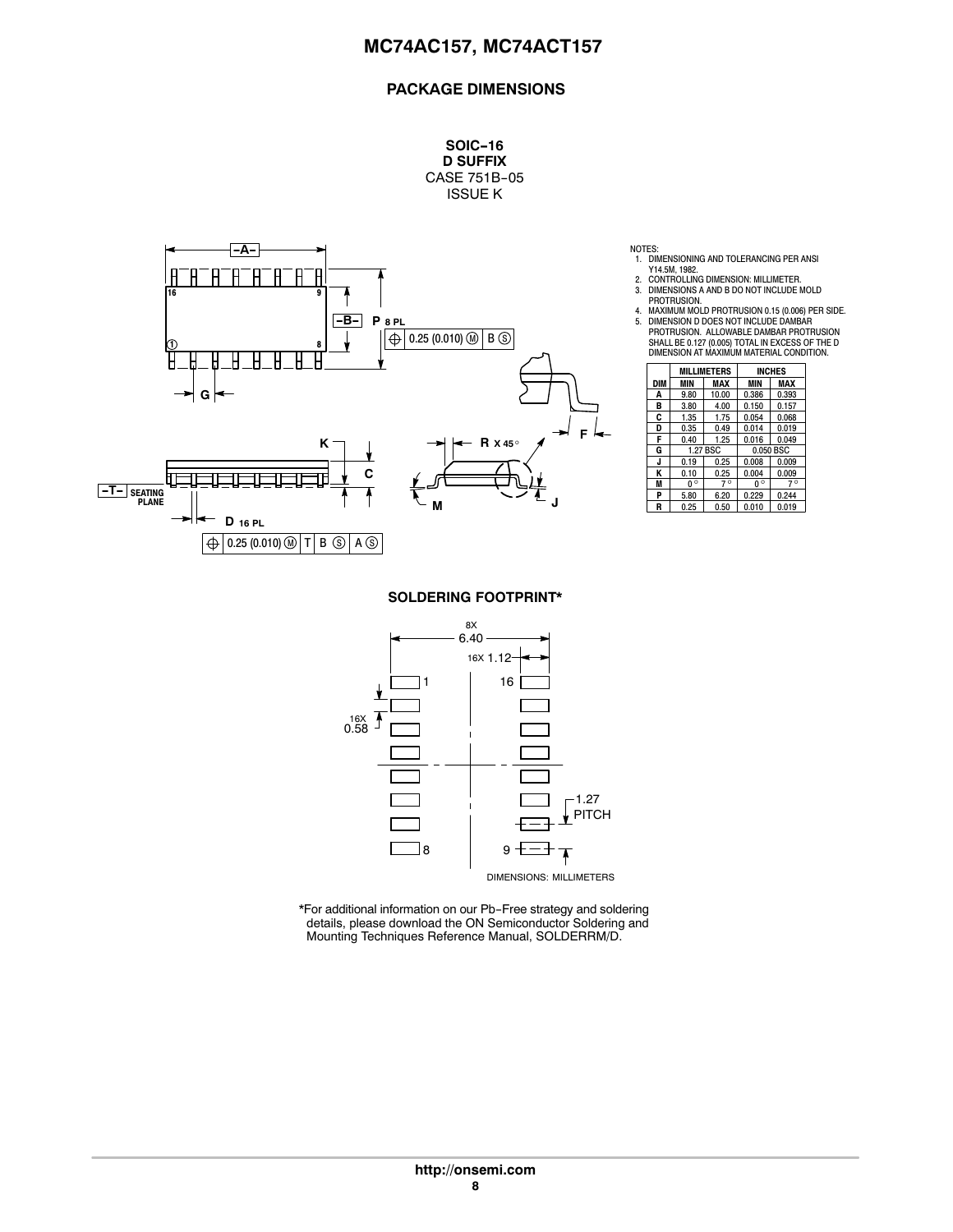**TSSOP-16 DT SUFFIX** CASE 948F-01



NOTES:

- 1. DIMENSIONING AND TOLERANCING PER ANSI Y14.5M, 1982.
- 2. CONTROLLING DIMENSION: MILLIMETER. 3. DIMENSION A DOES NOT INCLUDE MOLD FLASH. PROTRUSIONS OR GATE BURRS.
- <u>nisa mandan di sensa di sensa di sensa di sensa di sensa di sensa di sensa di sensa di sensa di sensa di sensa</u> ÇÇÇ MOLD FLASH OR GATE BURRS SHALL NOT<br>EXCEED 0.15 (0.006) PER SIDE.<br>4. DIMENSION B DOES NOT INCLUDE<br>INTERLEAD FLASH OR PROTRUSION.<br>INTERLEAD FLASH OR PROTRUSION SHALL<br>NOT EXCEED 0.25 (0.010) PER SIDE.<br>5. DIMENSION K DOES NOT
	- PROTRUSION SHALL BE 0.08 (0.003) TOTAL IN EXCESS OF THE K DIMENSION AT
	- MAXIMUM MATERIAL CONDITION. 6. TERMINAL NUMBERS ARE SHOWN FOR
	- REFERENCE ONLY. 7. DIMENSION A AND B ARE TO BE DETERMINED AT DATUM PLANE -W-.

|                | <b>MILLIMETERS</b> |            | <b>INCHES</b> |              |
|----------------|--------------------|------------|---------------|--------------|
| <b>DIM</b>     | <b>MIN</b>         | <b>MAX</b> | <b>MIN</b>    | <b>MAX</b>   |
| А              | 4.90               | 5.10       | 0.193         | 0.200        |
| в              | 4.30               | 4.50       | 0.169         | 0.177        |
| C              |                    | 1.20       |               | 0.047        |
| D              | 0.05               | 0.15       | 0.002         | 0.006        |
| F              | 0.50               | 0.75       | 0.020         | 0.030        |
| G              |                    | 0.65 BSC   | 0.026 BSC     |              |
| н              | 0.18               | 0.28       | 0.007         | 0.011        |
| .ı             | 0.09               | 0.20       | 0.004         | 0.008        |
| J1             | 0.09               | 0.16       | 0.004         | 0.006        |
| ĸ              | 0.19               | 0.30       | 0.007         | 0.012        |
| K <sub>1</sub> | 0.19               | 0.25       | 0.007         | 0.010        |
| L              | 6.40 BSC           |            | 0.252 BSC     |              |
| М              | $\circ$<br>n       | $8^\circ$  | $\circ$<br>ŋ  | $\circ$<br>8 |

#### **SOLDERING FOOTPRINT\***



\*For additional information on our Pb-Free strategy and soldering details, please download the ON Semiconductor Soldering and Mounting Techniques Reference Manual, SOLDERRM/D.